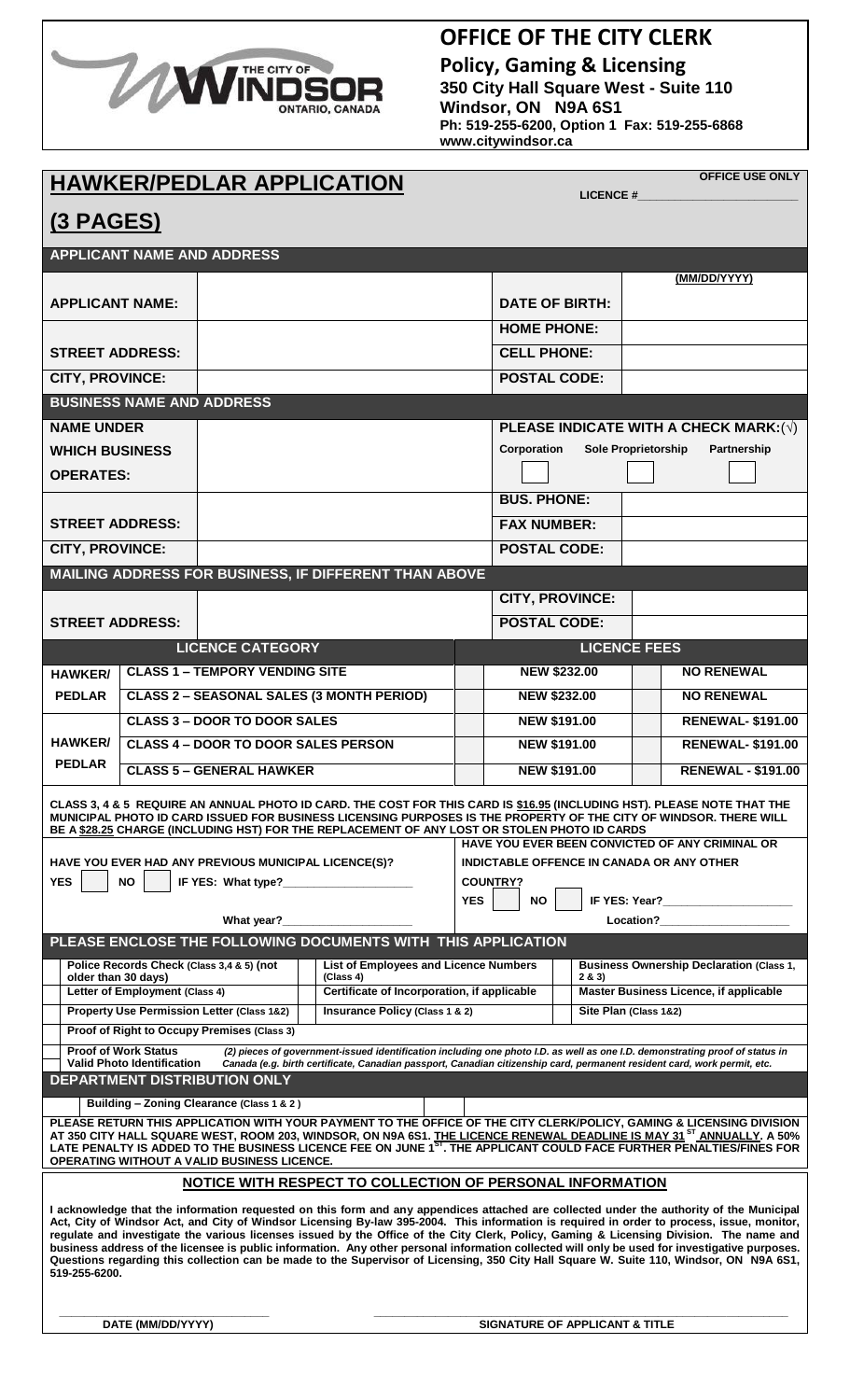

### **OFFICE OF THE CITY CLERK**

**Policy, Gaming & Licensing 350 City Hall Square West - Suite 110 Windsor, ON N9A 6S1 Ph: 519-255-6200, Option 1 Fax: 519-255-6868 www.citywindsor.ca**

| <b>HAWKER/PEDLAR APPLICATION-PAGE 2</b>                                                                                          |                                                                                                    |  |                                            |                  |  |  |  |  |  |
|----------------------------------------------------------------------------------------------------------------------------------|----------------------------------------------------------------------------------------------------|--|--------------------------------------------|------------------|--|--|--|--|--|
| I hereby make application under By-law 395-2004 for an Hawker/Pedlar Licence.                                                    |                                                                                                    |  |                                            |                  |  |  |  |  |  |
| <b>BUSINESS NAME:</b>                                                                                                            |                                                                                                    |  |                                            |                  |  |  |  |  |  |
| <b>BUSINESS ADDRESS:</b>                                                                                                         |                                                                                                    |  |                                            |                  |  |  |  |  |  |
| THE FOLLOWING SECTION FOR NEW APPLICATIONS ONLY                                                                                  |                                                                                                    |  |                                            |                  |  |  |  |  |  |
| IF THE COMPANY IS INCORPORATED, PLEASE PROVIDE THE FOLLOWING:                                                                    |                                                                                                    |  |                                            |                  |  |  |  |  |  |
| LETTERS OF INCORPORATION (NOTARIZED COPY IS ACCEPTABLE)                                                                          |                                                                                                    |  |                                            |                  |  |  |  |  |  |
| <b>LIST OF SHAREHOLDERS</b>                                                                                                      |                                                                                                    |  |                                            |                  |  |  |  |  |  |
| IF THE COMPANY IS A PARTNERSHIP, PLEASE PROVIDE THE FOLLOWING:                                                                   |                                                                                                    |  |                                            |                  |  |  |  |  |  |
| A DECLARATION SIGNED BY ALL PARTNERS DECLARING THE FULL NAME OF EVERY PARTNER AND THE                                            |                                                                                                    |  |                                            |                  |  |  |  |  |  |
| ADDRESS OF THEIR NORMAL RESIDENCE                                                                                                |                                                                                                    |  |                                            |                  |  |  |  |  |  |
|                                                                                                                                  | PLEASE INDICATE BY CHECKMARK THE CLASS BEING APPLIED FOR                                           |  |                                            |                  |  |  |  |  |  |
| <b>CLASS 1 - TEMPORARY VENDING SITE</b>                                                                                          |                                                                                                    |  | <b>CLASS 4 - DOOR-TO-DOOR SALES PERSON</b> |                  |  |  |  |  |  |
|                                                                                                                                  | <b>CLASS 2 - SEASONAL SALES (UP TO 3 MONTHS)</b>                                                   |  | <b>CLASS 5 - GENERAL HAWKER</b>            |                  |  |  |  |  |  |
| <b>CLASS 3 - DOOR-TO-DOOR SALES</b>                                                                                              |                                                                                                    |  |                                            |                  |  |  |  |  |  |
|                                                                                                                                  | PLEASE LIST THE PROPOSED LOCATION OF YOUR OPERATION IN THE CITY AND DATES OF DURATION OF OPERATION |  |                                            |                  |  |  |  |  |  |
| <b>MUNICIPAL ADDRESS(ES):</b>                                                                                                    |                                                                                                    |  | FROM: (MM/DD/YYYY)                         | TO: (MM/DD/YYYY) |  |  |  |  |  |
|                                                                                                                                  |                                                                                                    |  |                                            |                  |  |  |  |  |  |
|                                                                                                                                  |                                                                                                    |  |                                            |                  |  |  |  |  |  |
|                                                                                                                                  |                                                                                                    |  |                                            |                  |  |  |  |  |  |
|                                                                                                                                  |                                                                                                    |  |                                            |                  |  |  |  |  |  |
|                                                                                                                                  |                                                                                                    |  |                                            |                  |  |  |  |  |  |
| <b>NUMBER OF DAYS OF PROPOSED SALE:</b>                                                                                          |                                                                                                    |  |                                            |                  |  |  |  |  |  |
|                                                                                                                                  | NUMBER OF SALES PERSONNEL FOR THIS SALE EVENT(S):                                                  |  |                                            |                  |  |  |  |  |  |
| <b>TYPE OF MERCHANDISE TO BE SOLD*:</b>                                                                                          |                                                                                                    |  |                                            |                  |  |  |  |  |  |
| *As per The Consumer Protection Act, 2002 (CPA), the following products and services are not permitted to be sold via door-      |                                                                                                    |  |                                            |                  |  |  |  |  |  |
| to-door sales: furnaces, air conditioners, air cleaners, air purifiers, water heaters, water treatment devices, water purifiers, |                                                                                                    |  |                                            |                  |  |  |  |  |  |
| water filters, water softeners, duct cleaning services and/or any good or service that performs or combines one or more of the   |                                                                                                    |  |                                            |                  |  |  |  |  |  |
| above functions.                                                                                                                 |                                                                                                    |  |                                            |                  |  |  |  |  |  |
| NOTICE WITH RESPECT TO COLLECTION OF PERSONAL INFORMATION                                                                        |                                                                                                    |  |                                            |                  |  |  |  |  |  |
|                                                                                                                                  |                                                                                                    |  |                                            |                  |  |  |  |  |  |

**I acknowledge that the information requested on this form and any appendices attached are collected under the authority of the Municipal Act, City of Windsor Act, and City of Windsor Licensing By-law 395-2004. This information is required in order to process, issue, monitor, regulate and investigate the various licenses issued by the Office of the City Clerk, Policy, Gaming & Licensing Division. The name and business address of the licensee is public information. Any other personal information collected will only be used for investigative purposes. Questions regarding this collection can be made to the Supervisor of Licensing, 350 City Hall Square W. Suite 110, Windsor, ON N9A 6S1, 519-255-6200.**